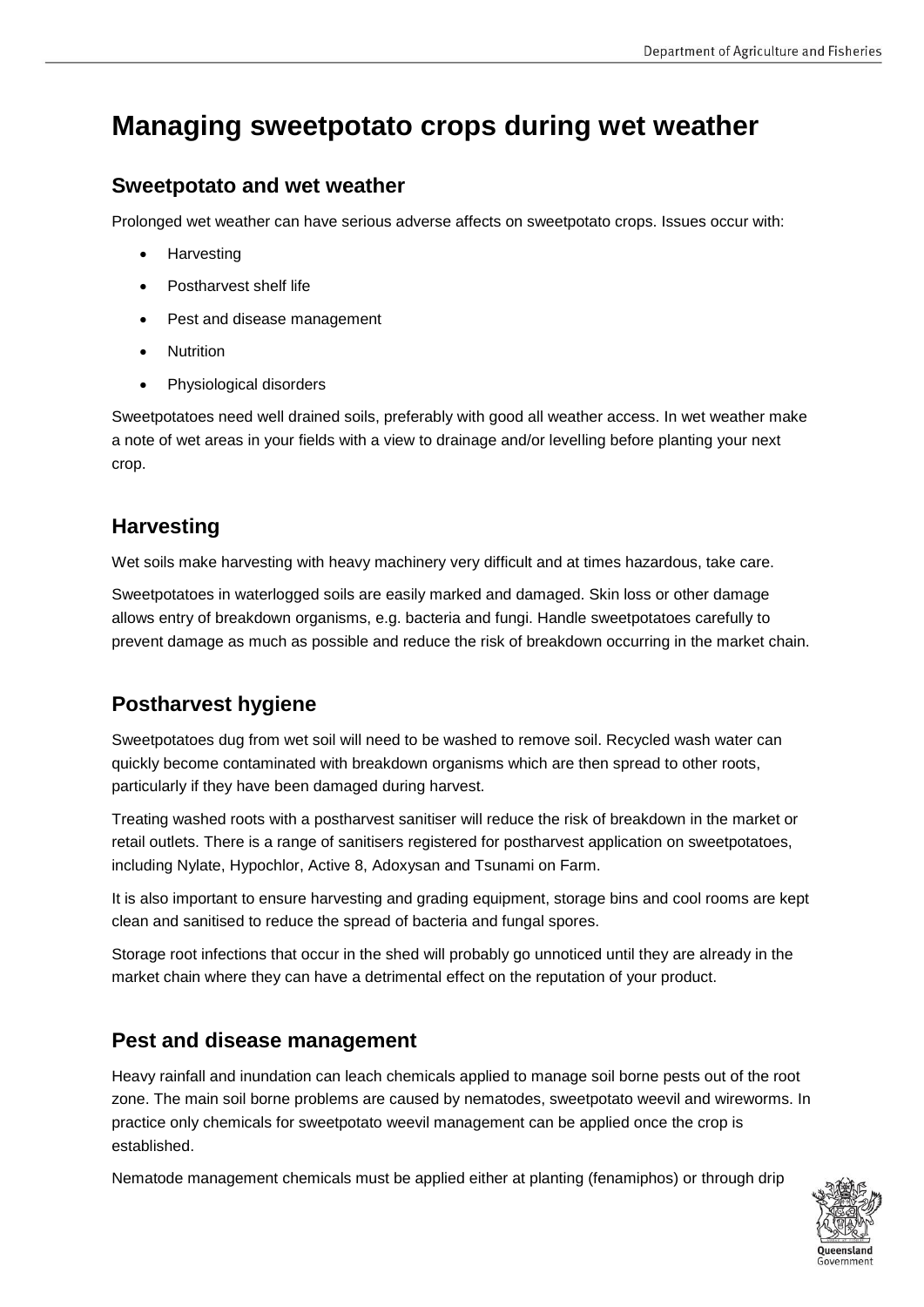irrigation within 7 days of planting (Vydate L). All chemicals to manage wireworm must be applied at or before planting. Always check the APVMA website and product labels to confirm products are registered for crop use.

You can use Agrisense pheromone traps and lures to monitor for sweetpotato weevil. If sweetpotato weevil are present bifenthrin and chlorpyrifos can be applied. Bifenthrin (100 g/L) is sprayed on to the foliage at 40 – 60 mL/100 L or 600 mL/ha, it has a one day withholding period.

Chlorpyrifos (500 g/L) is sprayed on at 200 mL/100 L (600 – 4000 mL/ha) in 300-2000 L/ha of water. Increase the rate as the crop grows, apply the high rate once the crop has covered the ground, it has a 14 day withholding period.

Thorough coverage is essential, use sufficient liquid and pressure to penetrate the foliage. A complete list of pesticides with registrations or permits is available on the APVMA website at [www.apvma.gov.au](http://www.apvma.gov.au/)

#### **Nutrition**

Heavy rains will rapidly leach nitrogen, potassium and some trace elements out the root zone. Waterlogged roots are not very efficient at taking up nutrients, so a foliar application is a quicker way of replacing nutrients in the plants until the root system is fully functional.

Nitrogen can be applied as urea, calcium nitrate or potassium nitrate which also applies potassium.

There are several soluble products which will supply a range of major nutrients and trace elements in one spray. Whilst these products often do not apply much of any individual nutrient they are useful for 'kick starting' a waterlogged crop.

When the soil has dried out enough to require irrigation, a range of soluble products can be applied through the drip irrigation system. Split fertiliser applications to apply small amounts at a time.

#### **Irrigation**

Waterlogging can result in the death of plant roots making it difficult for the plant to recover.

When the soil starts to dry out, it may be necessary to make frequent, light irrigations until the plant has re-established its root system.

#### **Physiological disorders**

Storage roots developing in wet soils may develop enlarged lenticels which give the sweetpotatoes a rough, unattractive appearance.

#### **Preparing land for new crops**

It is important to plan cropping on your farm well ahead of planting. Some things to consider when planning your planting schedule include:

 Plant crops that will be ready for harvest in the wetter months on higher, dryer ground, not in low areas.